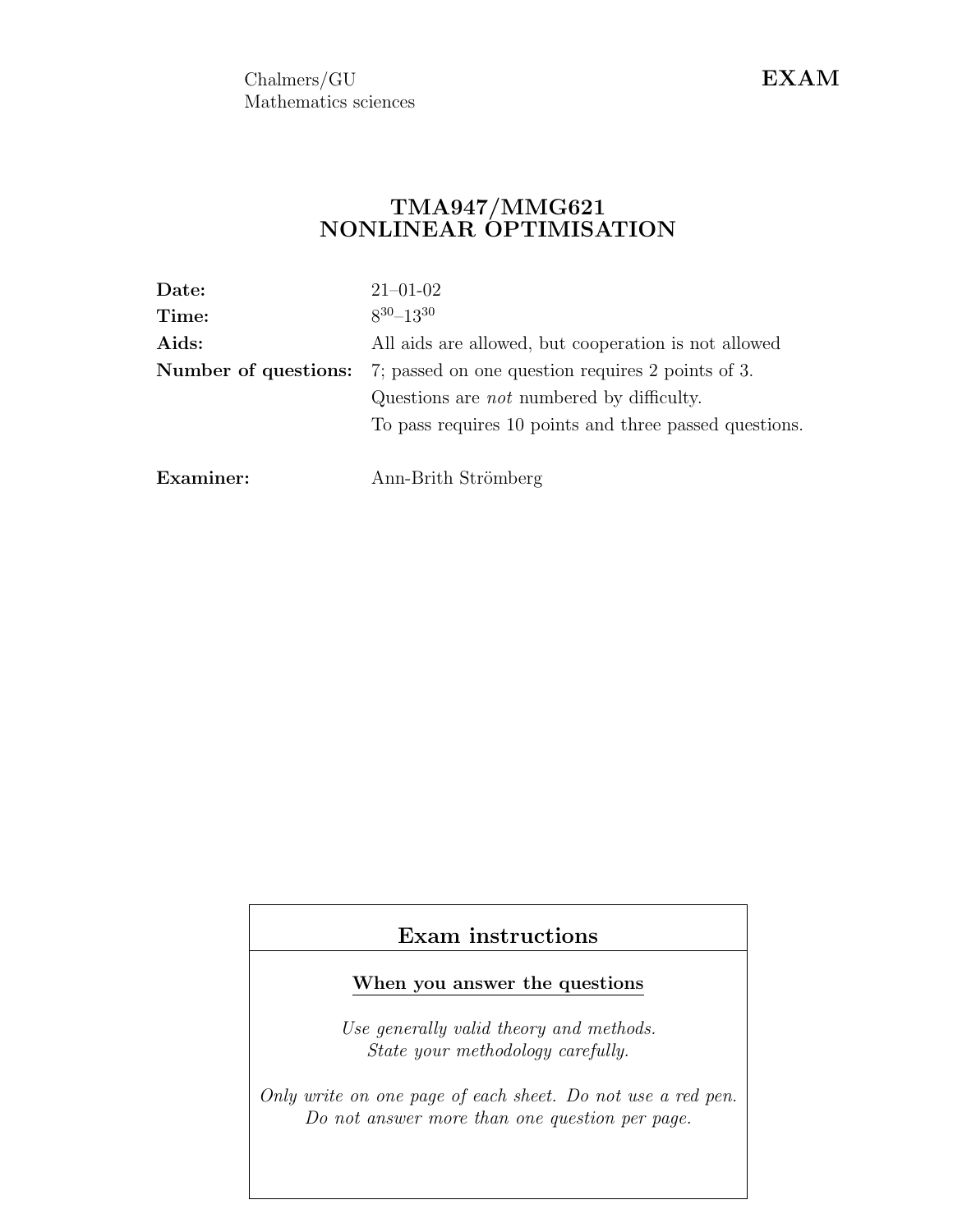## Question 1

(Simplex method)

Consider the problem to

minimize 
$$
f(\mathbf{x}) := -4x_1 + x_2
$$
,  
subject to  
 $x_1 - x_2 \le 2$ ,  
 $-x_1 + 2x_2 \le 1$ ,  
 $x_1, x_2 \ge 0$ .

- (0.5p) a) Formulate the problem on the standard form for linear optimization problems.
- (1.5p) b) Solve the problem using the simplex method. Present an optimal solution in the original variables.
- (1p) c) Consider modifying the problem by including the variable  $x_3$  as follows

minimize 
$$
f(\mathbf{x}) := -4x_1 + x_2 + x_3
$$
,  
\nsubject to  
\n $x_1 - x_2 + x_3 \le 2$ ,  
\n $-x_1 + 2x_2 - 3x_3 \le 1$ ,  
\n $x_1, x_2, x_3 \ge 0$ .

Solve the problem using the simplex method using the optimal basis from b) as initial basis. Present an optimal solution or a ray of unboundedness in the original variables

# (3p) Question 2

(Farkas Lemma)

Let  $B, C \in \mathbb{R}^{m \times n}$  be matrices and  $v \in \mathbb{R}^m$  a vector. Assume that there exists a vector  $z \leq 0^n$  such that

$$
B\boldsymbol{z}=C\boldsymbol{z}+\boldsymbol{v}.
$$

Show that there cannot exist a vector  $y \in \mathbb{R}^m$  such  $v^T y > 0$  and  $C^T y \leq B^T y$ .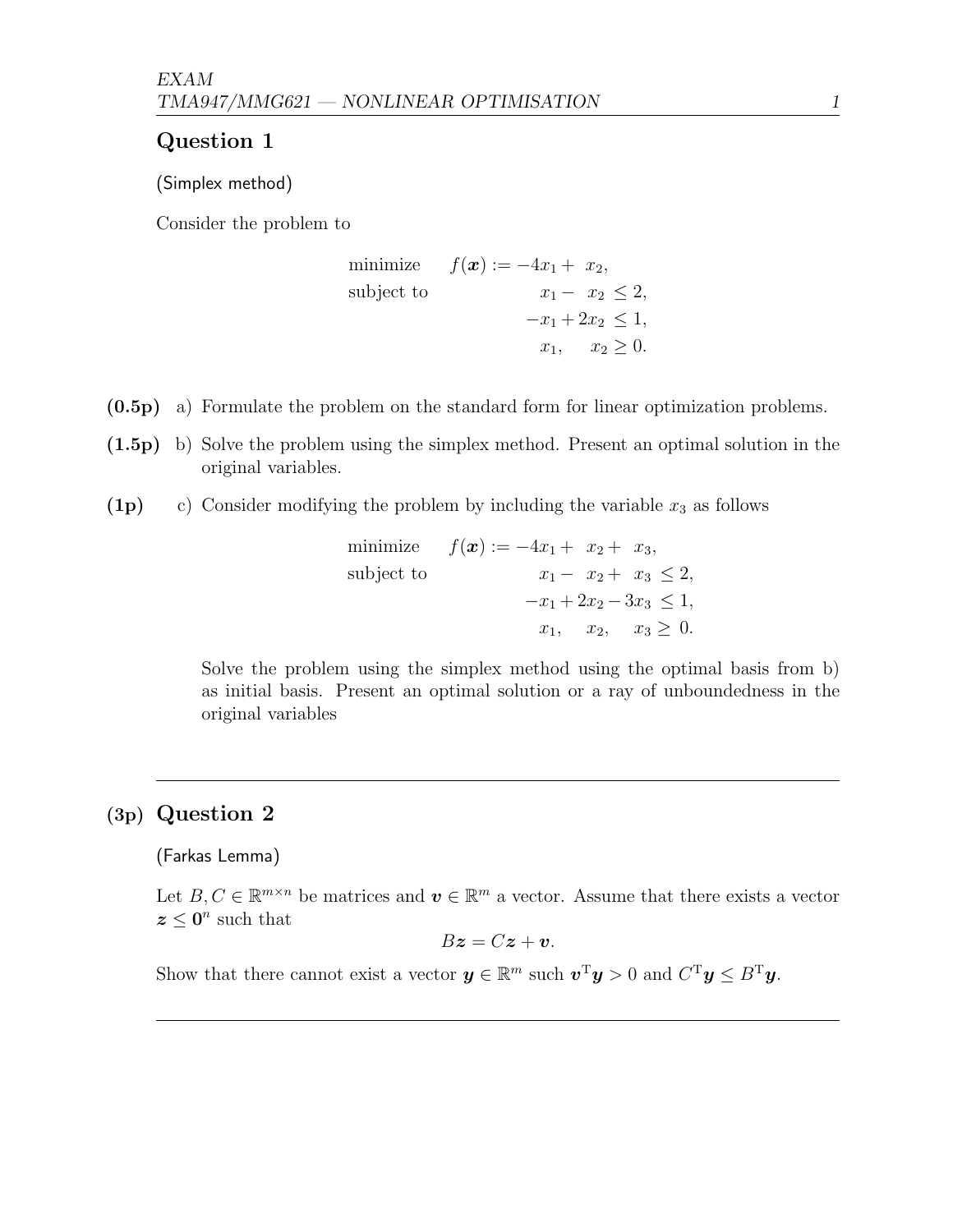## Question 3

### (KKT conditions)

Consider the following optimization problem, where  $\boldsymbol{c}$  is a nonzero vector in  $\mathbb{R}^n$ .

$$
\max \mathbf{c}^{\mathrm{T}} \mathbf{x},
$$
  
s.t. 
$$
\mathbf{x}^{\mathrm{T}} \mathbf{x} \leq 1.
$$

- (1p) a) Show that  $\bar{\mathbf{x}} = c/||c||$  is a KKT point.
- (2p) b) Show that  $\bar{x}$  is the unique global optimal solution.

# (3p) Question 4

(Gradient projection)

The gradient projection algorithm is a generalization of the steepest descent method to constrained optimization problems over convex sets. Given a feasible point  $x^k$ , the next point is obtained according to  $x^{k+1} = \text{Proj}_X (x^k - \alpha_k \nabla f(x))$ , where X is the convex set over which we minimize,  $\alpha_k > 0$  is the step length, and  $\text{Proj}_X(\mathbf{y}) =$  $\arg \min_{\boldsymbol{x} \in X} ||\boldsymbol{x} - \boldsymbol{y}||.$ 

Consider the problem to

minimize 
$$
f(\mathbf{x}) = x_1^2 + 2x_2^2 - 2x_1x_2 - 2x_1 - 3x_2 + 8
$$
,  
subject to  $\mathbf{x} \in X$ ,

where X is the rectangle  $X = \{x \in \mathbb{R}^2 \mid 0 \le x_1 \le 3 \text{ and } 0 \le x_2 \le 2\}$ 

Start at the point  $x^0 = (0,0)^T$  and perform two iterations of the gradient projection algorithm using step lengths  $\alpha_k = 1$  for all k. You may solve the projection problem in the algorithm graphically. Is the point obtained a global/local minimum? Motivate why/why not.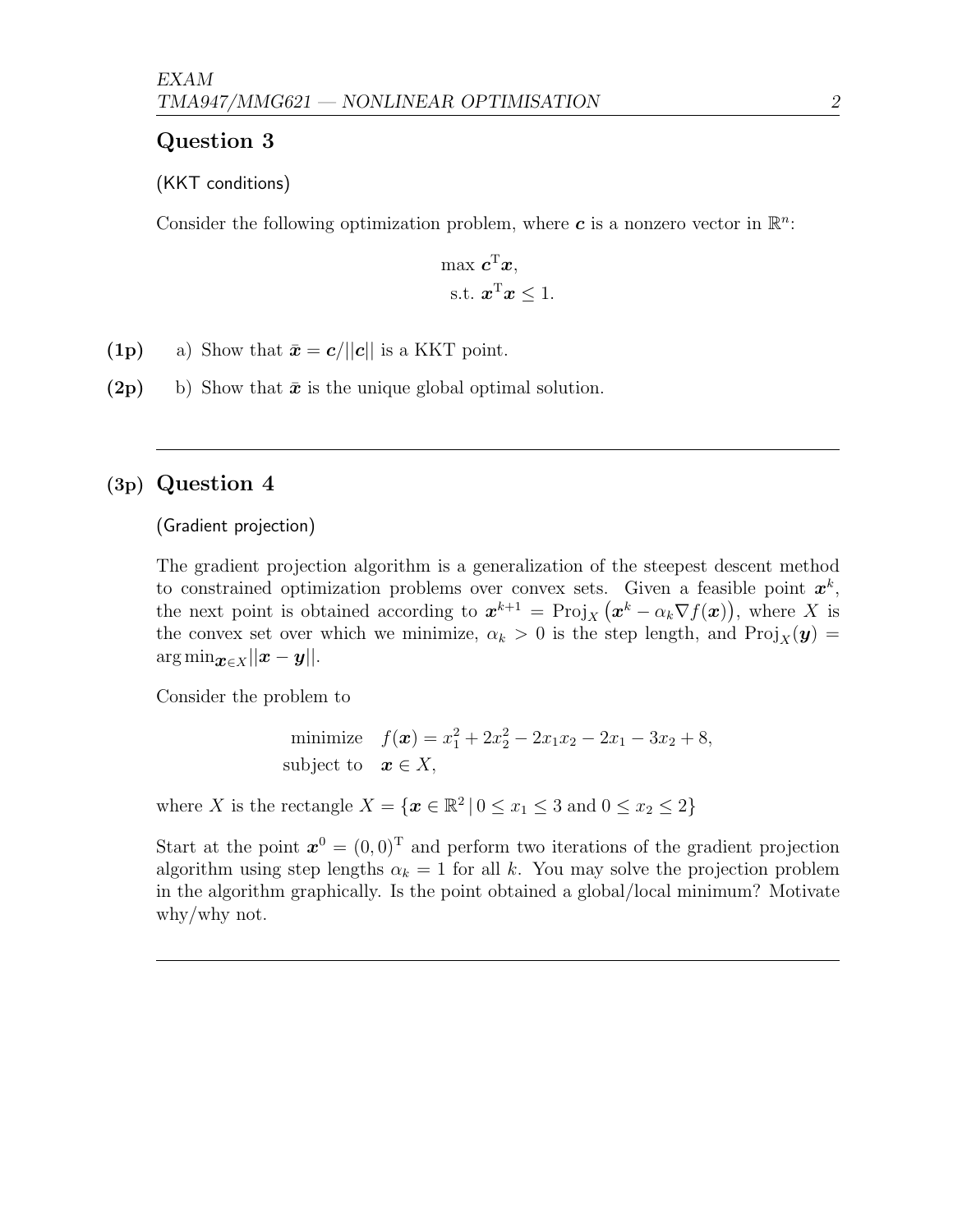### (3p) Question 5

#### (Modelling)

Consider a Sudoku, i.e., a  $3 \times 3$  matrix of cells where each cell is a  $3 \times 3$  matrix of tiles; the Sudoku thus forms a  $9 \times 9$  matrix of tiles. Each tile is to be assigned a number from one to nine such that the number is unique in the row, column, and cell containing the tile. The numbers of some tiles are given; an example of a Sudoku is illustrated in Figure 1.

| 5              | 3 |   |                         | 7                       |   |                         |   |   |
|----------------|---|---|-------------------------|-------------------------|---|-------------------------|---|---|
| 6              |   |   | 1                       | 9                       | 5 |                         |   |   |
|                | 9 | 8 |                         |                         |   |                         | 6 |   |
| 8              |   |   |                         | 6                       |   |                         |   | 3 |
| 4              |   |   | 8                       |                         | 3 |                         |   | 1 |
| $\overline{7}$ |   |   |                         | $\overline{\mathbf{c}}$ |   |                         |   | 6 |
|                | 6 |   |                         |                         |   | $\overline{\mathbf{c}}$ | 8 |   |
|                |   |   | $\overline{\mathbf{4}}$ | 1                       | 9 |                         |   | 5 |
|                |   |   |                         | 8                       |   |                         | 7 | 9 |

- Figure 1: A Sudoku.
- (1.5p) a) Create a binary linear model of the feasible assignments of a Sudoku. Let  $x_{ijk}$  denote the binary decision choice of assigning number  $k$  to row i and column j, where  $i, j, k \in \{1, \ldots, 9\}$ . Let  $(i, j, k) \in A$  denote the set of initially given numbers, i.e.,  $x_{ijk} = 1$  for all  $(i, j, k) \in A$ .

hint: Introduce the sets  $C_l$  containing the tiles  $(i, j)$ in cell  $l, l = 1, \ldots, 9$ .

 $(1.5p)$  b) Assume that the Sudoku has a feasible solution  $\bar{x}$ . Add a linear objective function to your model in a) such that  $\bar{x}$  is an optimal solution if and only if it is the only feasible solution. Show that any other feasible solution  $\tilde{x} \neq \bar{x}$  has a better objective value.

# Question 6

#### (true or false)

Indicate for each of the following three statements whether it is true or false. Motivate your answers!

- (1p) a) Let S be a nonempty, closed and convex set in  $\mathbb{R}^n$ , and let  $f : \mathbb{R}^n \mapsto \mathbb{R}$  be defined as  $f(\mathbf{y}) = \min_{\mathbf{x} \in S} ||\mathbf{y} - \mathbf{x}||.$ Claim: The function f is convex.
- (1p) b) Claim: If the KKT conditions are sufficient, then they are also necessary.
- (1p) c) Claim: For the phase I (when a BFS is not known a priori) problem of the simplex algorithm, the optimal value is always zero.